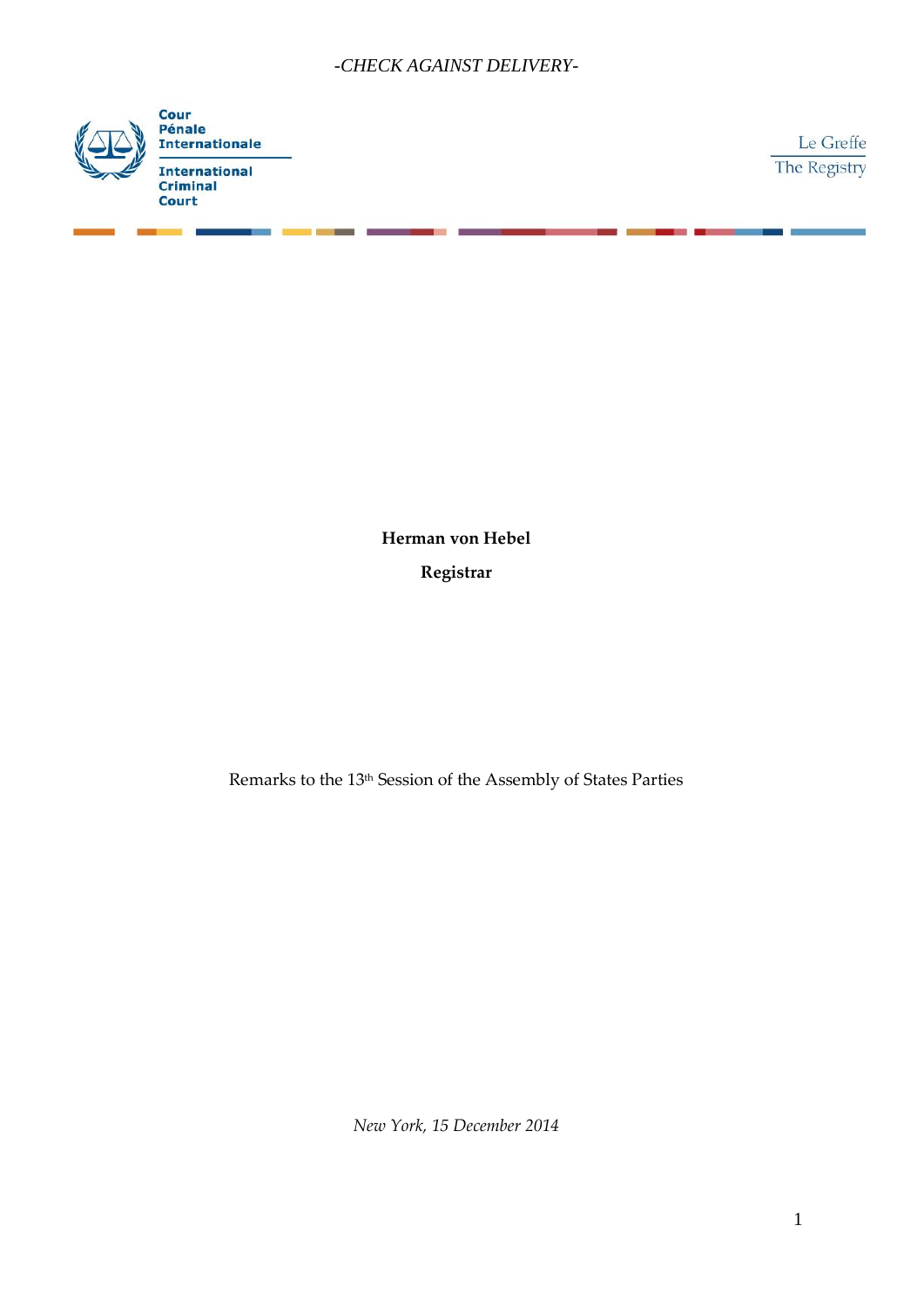Your Excellency, President of the Assembly of States Parties, Mr President, Madam Prosecutor, Madam Chair of the Committee on Budget and Finance, Excellencies, Distinguished delegates,

I am honoured to address the thirteenth session of the Assembly of States Parties. The Assembly has made an excellent choice in electing you, Minister Sidiki Kaba, as its President. I am convinced that you will further the values enshrined in the Rome Statute and I very much look forward to working with you and the rest of the new Bureau over the coming three years.

The ICC has benefited from the very important work done by the previous President of the Assembly, Ambassador Tiina Intelmann. Over the time I had the privilege of working with her, I was hugely impressed by her commitment to the cause of international criminal justice. She has had the support of two very competent Vice- Presidents, Ambassadors Ken Kanda from Ghana and Markus Börlin from Switzerland. I extend my gratitude to them and the entire outgoing Bureau for a job well-done.

I would also like to welcome the new judges who have been just elected and assure them that the Registry will work tirelessly to fulfil the demands placed on it by the Chambers and other organs. Similarly, the Court will engage constructively with newly elected members of the Committee on Budget and Finance. I thank the new Chair of the Committee, Ms. Carolina Férnandez-Opazo, for her excellent work in leading the efforts of the Committee; I look forward to continuing our joint efforts to ensure the Committee is in a position to fully implement its mandate and to provide the Assembly with high-quality technical recommendations addressing the key areas of Court's operations.

In the near future, five judges will leave the Court after having served their terms in office. Among them is President Sang-Hyun Song, with whom I have had the opportunity to work with closely. President Song's work ethic and personal integrity have set an outstanding example for the entire Court. I thank President Song and the other judges for their outstanding service, including, of course, Judge Hans-Peter Kaul, who is regrettably not among us anymore.

My remarks today will naturally focus on the presentation of the Court's budget proposal for 2015. However, I would also like to give you a short update on the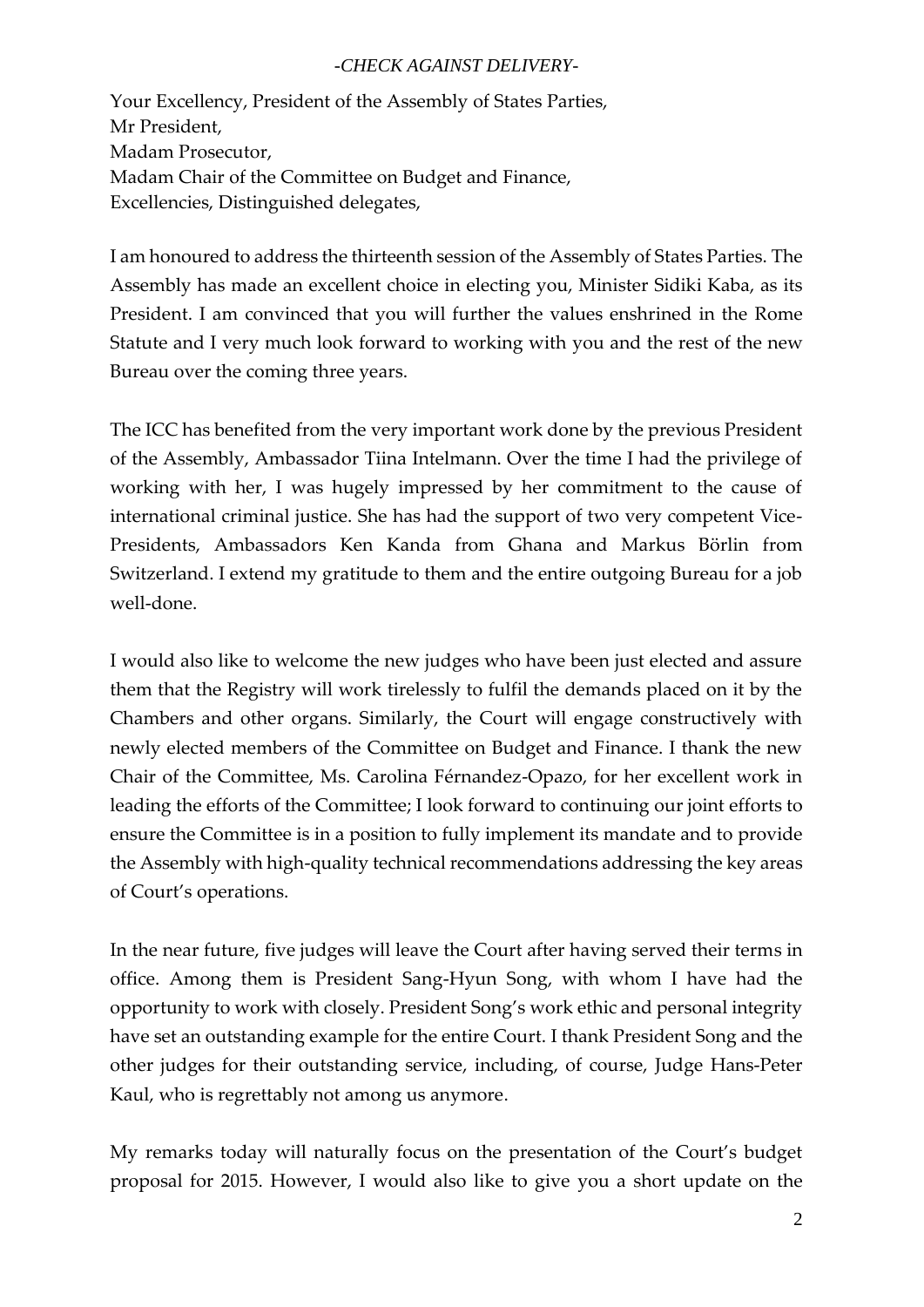certain relevant aspects of the Permanent Premises Project as well as the steps that we are taking to achieve a more **efficient and effective Registry**. Finally, I will discuss some of the **cooperation challenges** that the Court continues to face.

# Mr President,

In the recent months, States Parties and the Court have worked together in an open, constructive and productive manner in trying to overcome the numerous challenges in reaching an agreement on the ICC's programme budget for next year, demonstrating not only flexibility, but also honest understanding of each other's difficulties and limitations. I would like to express my deepest gratitude to Ambassador Werner Druml of Austria, the coordinator of the budget working group, for his tireless efforts to search for adequate compromises. I would also like to recognise the efforts and willingness of States to join the consensus on the Court's budget, albeit difficult for some. This is an encouraging signal as it demonstrates the strong support of States Parties towards the Court.

On its part, the Court has worked extremely hard during the course of this year to make the best use of the resources granted to it by the States Parties. The approved budget for 2014 was 121.66 million euros. The Court expects to implement 120.7 million euros, bringing the forecasted expenditure to 99.2 per cent. This level of implementation includes the full absorption of the six notifications to the Contingency Fund submitted by the Court in 2014 for a revised amount of 3.82 million euros.

For 2015, we are asking States Parties to continue to provide the Court with reasonable and sufficient funds so that it can further implement the mandate that States have provided it with. We have done so fully recognising **the financial constraints** that States continue to face. Accordingly, I have presented a proposed budget for Registry reflecting **no increase** and thus allowing us to prioritise our investments in the necessary resources for the Office of the Prosecutor to implement its new prosecutorial strategy.

The Court presented a proposed budget for 2015 and a supplementary budget amounting to 139.02 million euros and representing an increase of 17.36 million euros or 14.3 per cent from the approved budget for 2014. The reductions recommended by the Committee on Budget and Finance at its last session, which amounted to 6.38 million euros, brought the total amount of appropriations down to 132.64 million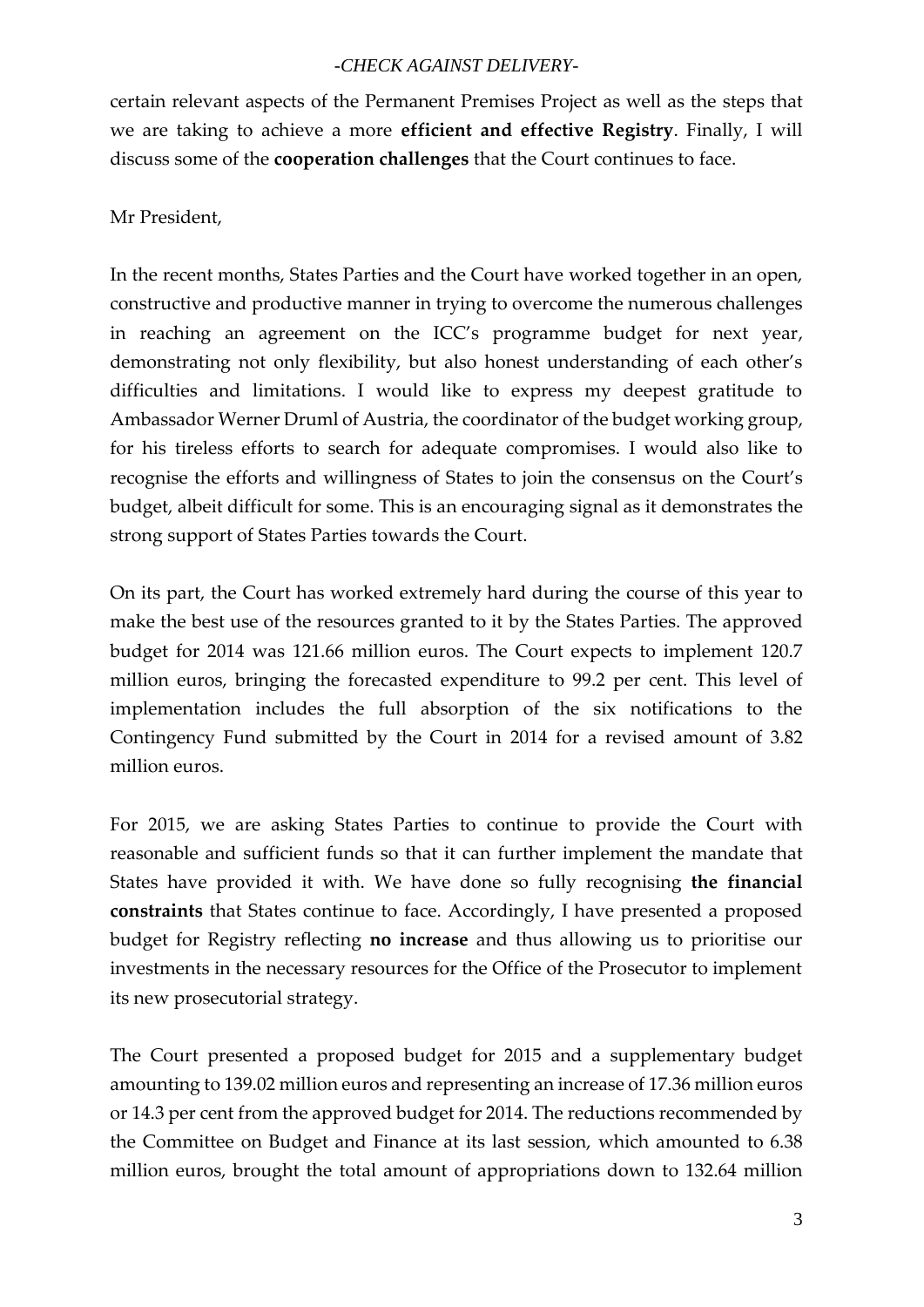euros, representing an **increase of 10.98 million euros or 9 per cent**. Furthermore, following developments which took place after the meeting of the Committee, further savings and efficiencies were identified and proposed by the Court of close to 2 million euros. Such reductions brought the total level of appropriations down to 130.67 million euros, representing an increase of 9.01 million or 7.4 per cent. I will expand on this further reductions shortly.

Given the upcoming judicial activity for next year, there is very little room for manoeuvre to accommodate new developments. As States have recognised, going beyond these reductions will be very difficult without impacting some key operations of the Court. In a number of areas further cuts are simply impossible. In case of **victims and witnesses**, for instance, the ICC is under not just a moral but also clear legal obligation to provide protection and support to them.

Furthermore, following the important reductions recommended by the Committee, mainly in the proposed budget of the Office of the Prosecutor, I have expressed my commitment to continue to work with the Prosecutor to identify synergies in our operations to allow, to the extent possible, for the implementation of her Office's new strategy, which is crucial for the future and credibility of the Court.

The Court is making its best efforts to achieve full **transparency with respect to the budget planning**. However, as in past years, the uncertain status of some judicial proceedings at the moment of submitting the budget renders the process complicated. In light of the recent suspension of proceedings in the case against Mr Banda in the Sudan situation, and the corresponding issuance of a warrant of arrest against him, the Court has been able to identify reductions going beyond those recommended by Committee by cutting the resources originally budgeted for the commencement of trial hearings in 2015 in this case.

In addition, charges have been confirmed recently against five individuals in the *Art. 70 Bemba* case. Likewise, just a few days ago charges were confirmed in the *Blé Goudé* case. While in principle, and following past years' example, the additional resources required by the Court for these judicial developments should be included in its budget proposal for next year, we nevertheless take good note of the approach by States Parties in the draft resolution on budget to exceptionally allow the Court to resort to the contingency fund for any such developments occurring after the last session of the Committee and before the adoption of the budget by this Assembly. We see this as a practical exceptional measure to ensure that the Court is endowed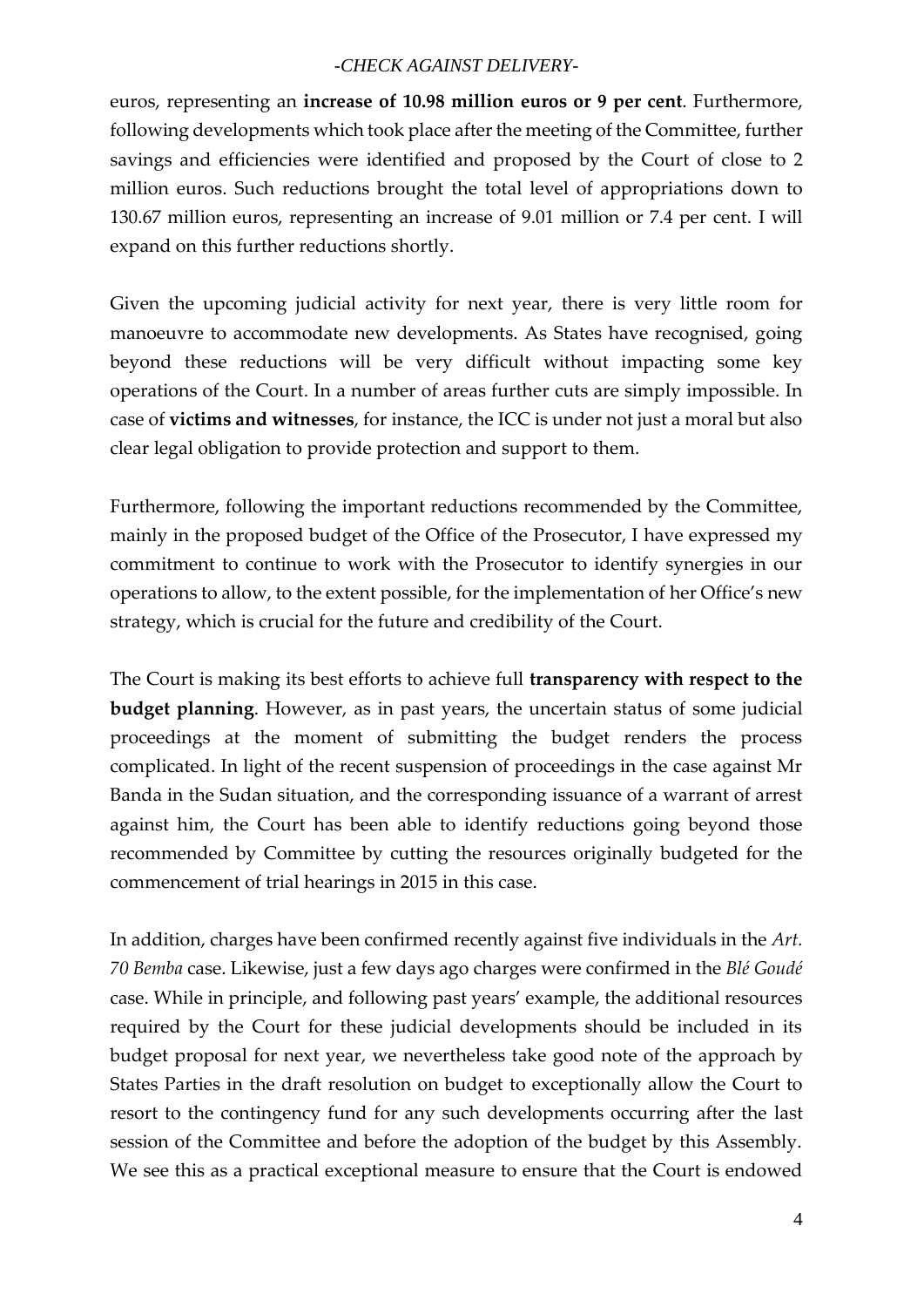with all the resources required for the adequate implementation of its judicial mandate.

As said, the Court is extremely appreciative of the important work of the Committee on Budget and Finance and values the constructive partnership we have managed to establish. Having said that, and mindful of each other's roles and responsibilities, there are **some recommendations in the report that I find difficult to agree with**. I have and will continue to raise any such differences, in a good spirit of cooperation, with the Chair of Committee, whose initiative to look into Committee's working methods I very much welcome.

#### Mr President,

In connection with the budget, I would like to stress how important it is that the States Parties, working together with the Court, make the **right decisions during the next year** regarding the challenging new situation where the Court will go from renting its premises to becoming the owner of the Permanent Premises. I also express my gratitude to the host State for generously reimbursing half of the rental costs for the interim premises.

We all know how common it is for big construction projects to go wrong, have significant delays or other problems at their delivery. **I am very happy to say that the ICC Permanent Premises Project is on track,** and I rest assured that under the skilful management of the Project Director, in cooperation with the Oversight Committee, the Project will remain within the timetable and budget.

However, as we approach the last crucial meters, I think **we should resist trying to make short-sighted savings** which could even jeopardize the finalization of the project next year. I therefore emphasize that it is **of utmost importance that States approve the proposal to allow the Project Director to make commitments above the agreed envelope**, in close coordination with the Oversight Committee.

We are meeting at the UN Headquarters Complex, which has just undergone a 2 billion dollars renovation. Having invested so much of their valuable resources in creating the huge asset of the permanent premises, States should be mindful of the lessons from other international organisations' headquarters. N**ot investing sufficient resources annually for maintenance and replacement** elements of the building will result in a much bigger invoice in the future.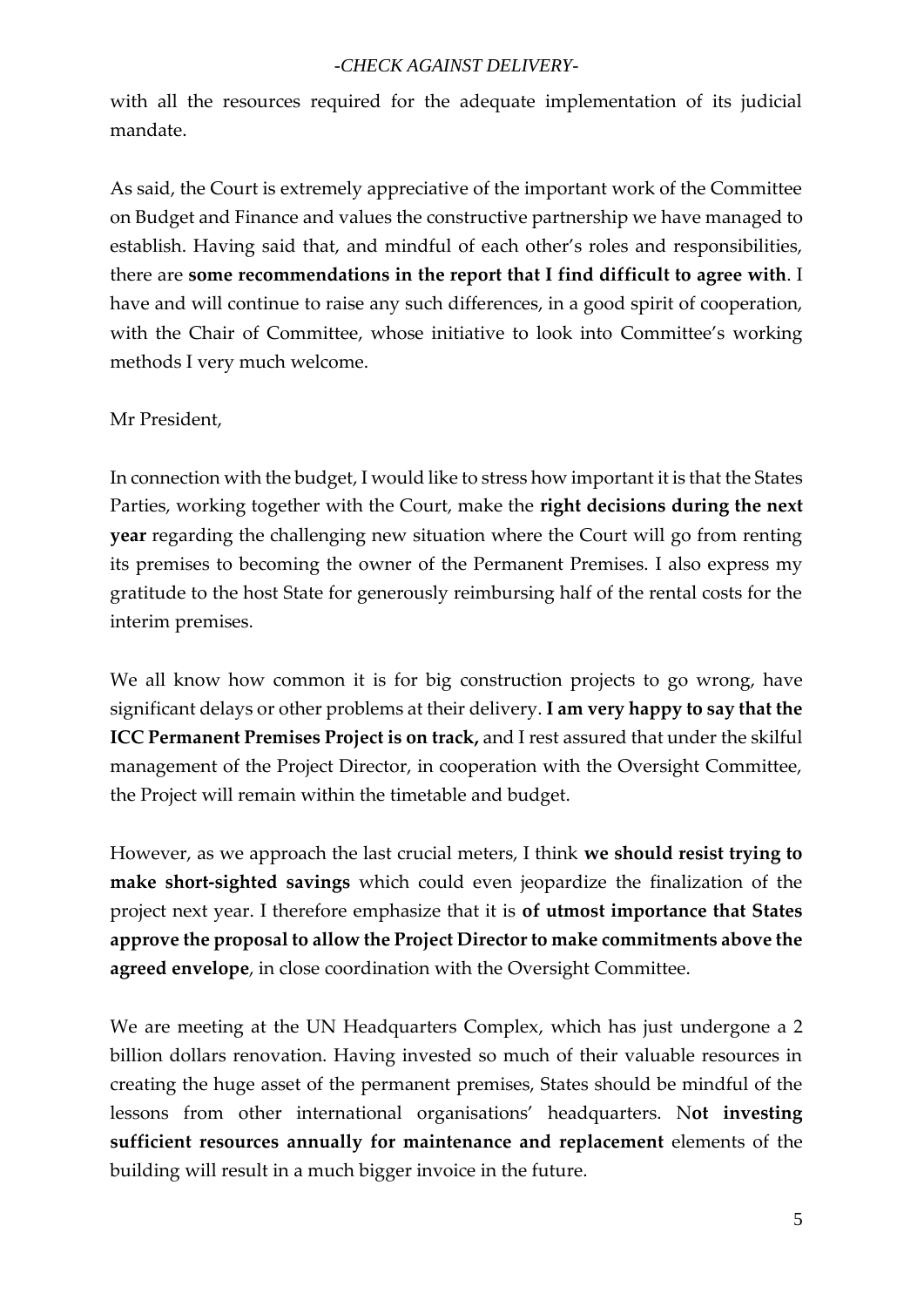Mr President,

Allow me to highlight the measures we are taking to make the Registry and the Court as a whole more effective and efficient. The current restructuring of the Registry or the *Re***Vision project**, which includes reviewing our internal structures and processes, is one such area.

The results of a detailed analysis of the Registry functions revealed fragmentation and inefficiency in several operational areas, leading to uneconomical use of resources, bureaucracy and sub-optimal operations. In particular, there was an overlap or fragmentation of functions in field operations, victim participation; assistance and support to victims and victims' representatives; assistance and support to defence counsel; State co-operation and external relations; general legal function; and approval and certification of expenditure. A new high-level organizational chart reflects, *inter alia*, the consolidation of functions related to external affairs, State cooperation and field operations into a new third Division within the Registry.

Importantly, field offices play a central role in the performance of the Registry's responsibilities, many of which, such as witness protection, assistance to victims and outreach to affected communities are carried out in the field. The new integrated field management will allow for a single command and coordination centre for field operations at Headquarters with a clear line of authority over field operations, and a strengthened management structure of individual field offices. The offices will therefore become a solid staging ground for the efficient and effective conduct of operations of the Registry, but also those of the Prosecution, the Defence and Victims participating in the proceedings, as well as the Trust Fund for Victims.

In addition, and in order to provide enhanced services and manage the processes more effectively, I am looking into consolidating support functions for **victims and defence into two respective offices**. Here the judges will have a final say in due course, prior to which I will ensure that an inclusive and transparent dialogue continues to take place with all relevant stakeholders. I am convinced that the new structure will make the Registry a much more effective and efficient service provider to the other Court Organs, the Defence and participating Victims.

The great news is that this **does not mean that more resources** are needed by the Registry. As an example, some senior level positions have already been abolished in The Hague headquarters, which will balance the creation of the new positions, mostly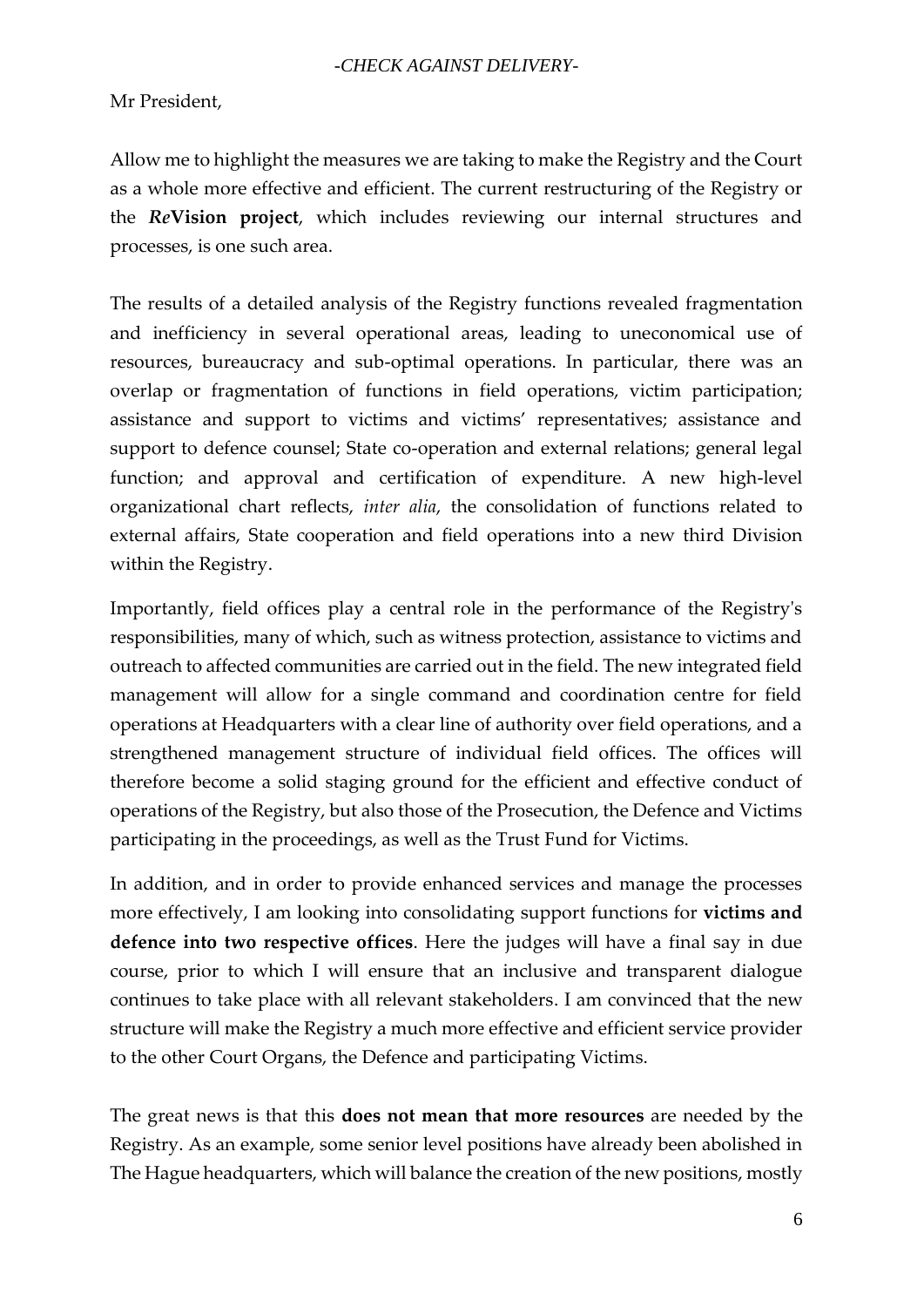in the field offices. Indeed, the idea is to do more with the same or even less resources. And I hope that you, as States Parties, will recognise our efforts in this regard. In particular, **I appreciate the support of the States to renew the authorization forme to continue the** *Re***Vision exercise within the envelope of the approved budget and level of posts.**

Of course, other organs have also looked into improving their own operations. As mentioned before, the Registry is strongly committed towards continuing to work with the other major programmes of the Court in order to **find synergies and make the Court, as a whole, more efficient and effective.**

I am happy to say that, **as requested by the States Parties at its budget resolution last year, the Registry has achieved the three per cent savings target** in the implementation of the 2014 budget. In fact we foresee that we will be able to achieve around 3.2 per cent efficiency savings, amounting to approximately 2 million euros.

# Mr President,

I would like to stress that the Court can be only fully efficient and effective if it reflects equitable **geographical representation and gender balance**. This is necessary not just for the Court's legitimacy but also indeed for the Court's functioning. The Court is firmly committed to ensuring that such equitable geographical representation and fair gender balance are in place.

Currently, two regions – WEOG and Africa – are overrepresented at all professional levels at the Court. While the Court gives serious consideration to geographical balance in recruitment processes, it is the reality that the vast majority of applications we receive come from nationals of these overrepresented regions. In order to achieve a better geographical representation, we thus need more applications from qualified candidates from Latin America and the Caribbean, Asia, and Eastern Europe. This could be an issue which the States could helpfully address through providing support to the Court to reach out with job announcements, or considering the impact of the freezing in the established posts to the incentive for candidates from further away regions to apply.

Mr President,

I would like to conclude by addressing the important condition for the Court to be able to perform efficiently, which is the **State cooperation**. Lack of cooperation bares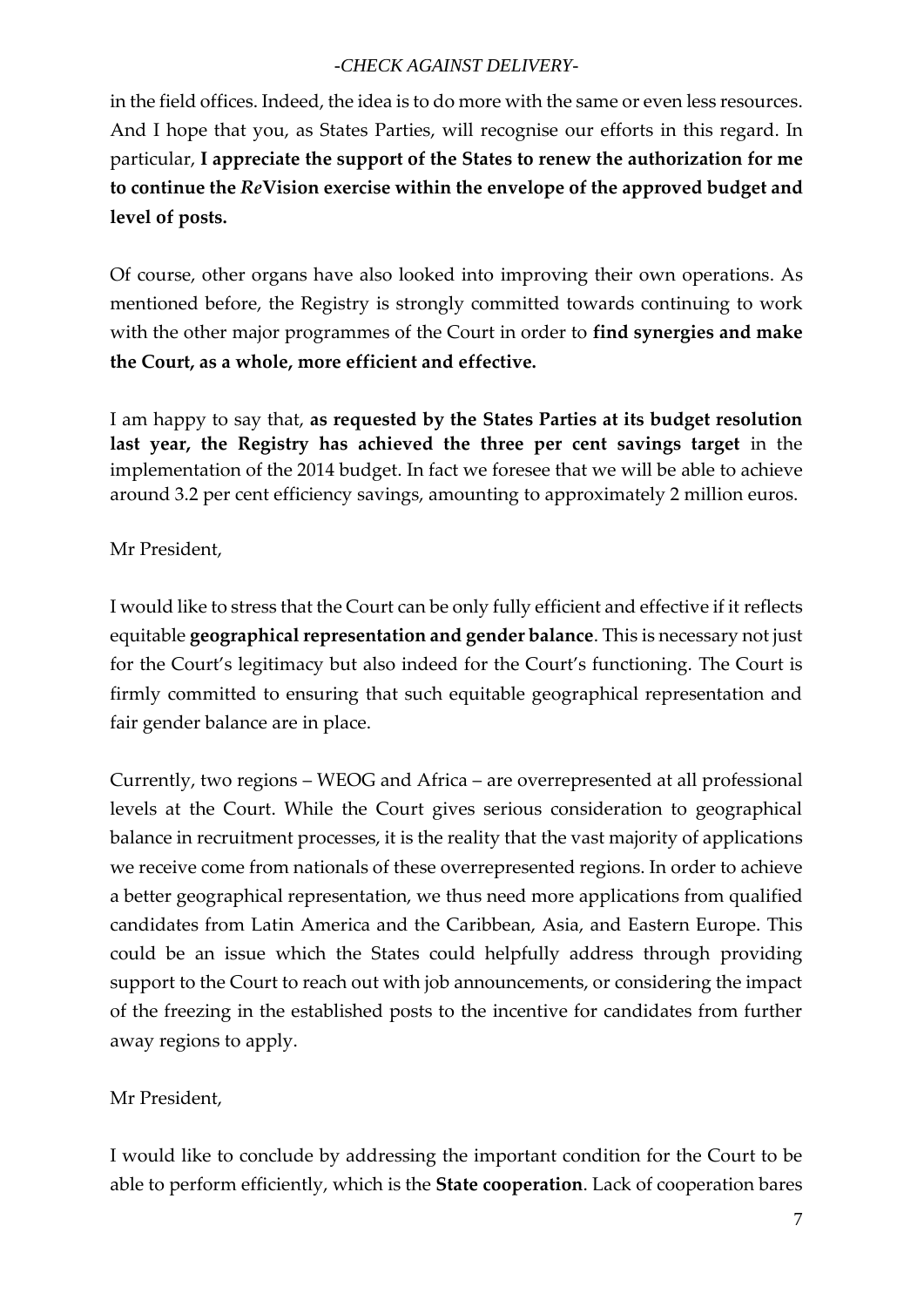important budgetary consequences. Today, I would like to highlight two of them: **the protection of witnesses and the freezing of assets**. We have organised side events during the Assembly on both of these topics and I hope many of you were able to participate and join the discussions there.

The Court is in need of more countries willing to **conclude a framework agreement on the relocation of witnesses**. Over the past year, the ICC has concluded only two relocation agreements, bringing the total to 15. In that same time period, the Court has had to relocate over 60 witnesses and over 270 dependents. Without new relocation agreements, the Court will struggle to fulfil its obligation to protect victims and witnesses. **I would like to express my deepest gratitude to those States Parties that have entered into such an agreement,** or who have cooperated through ad hoc arrangements with the Court on this issue. I would also like to thank those countries that have donated funds to the Special Fund for Relocation. The Court has established this Fund to help share the financial impact that relocated witnesses might bring to some countries.

Another issue that heavily affects the Court's ability to operate effectively concerns **the identification, freezing or seizing of assets**. As you may know, the Registry advanced funds to Mr Bemba for his legal fees subject to reimbursement. The Court has received over 2 million euros as a result of a State Party implementing a seizure order against a bank account held by Mr Bemba. This is an excellent example of cooperation with States on recovery of assets and I look forward to working especially with States to build upon this success. **The Court has identified many gaps in its operations in this area, and is ready to engage with experts from various institutions as well as from States in order to improve its performance in this respect.**

#### Mr President,

The ICC is an **institution** driven by its judicial mandate whereby our budgetary needs are determined by the situations and cases that are brought before the Court. When the Court has jurisdiction and a case is admissible, we have no other choice but to move ahead. This is also what States Parties expect of the Court. This does not mean that our budgetary approach is incremental. As demonstrated, the Court is always seeking to find ways, synergies and reprioritization of resources in order to accommodate increases in its workload.